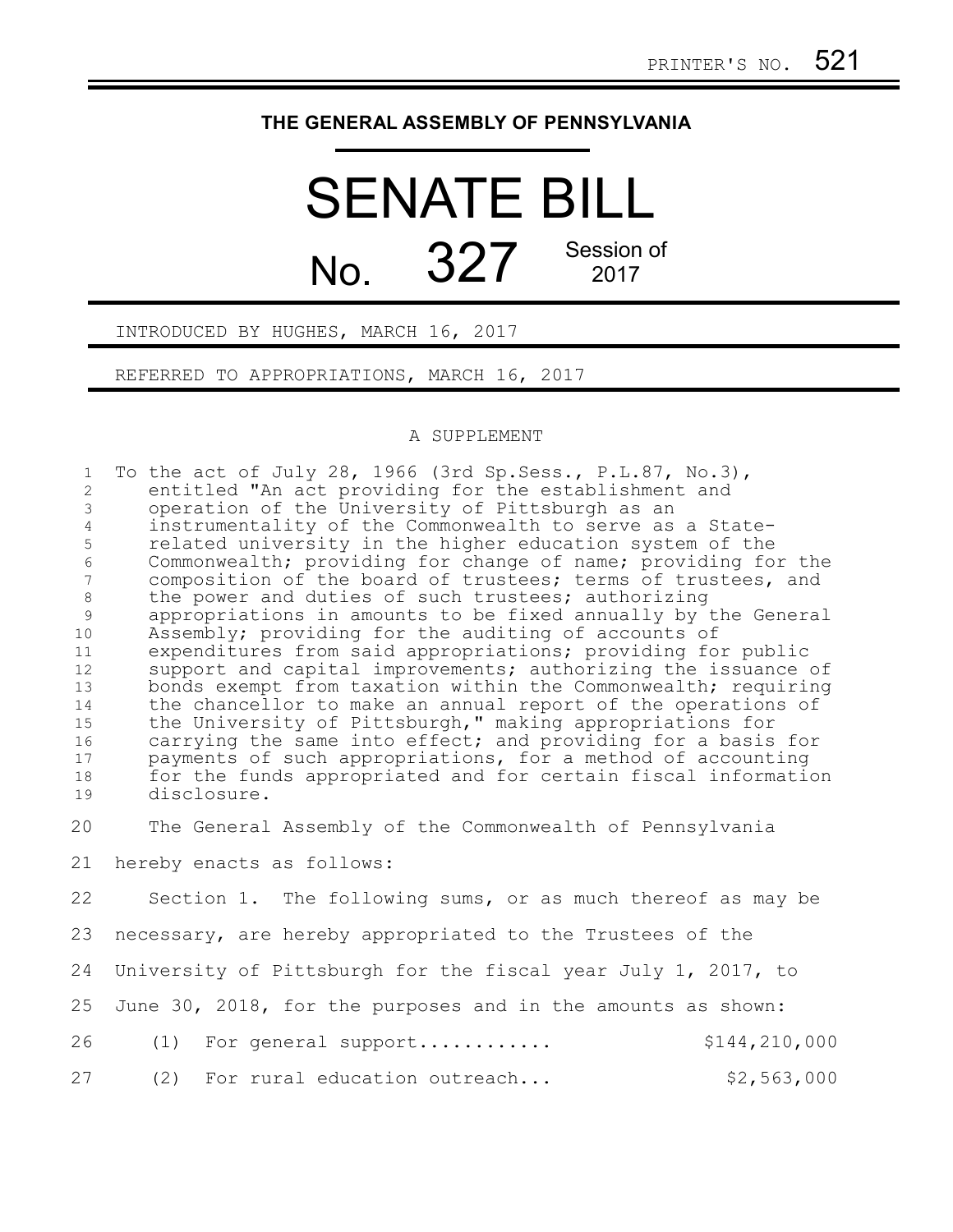Section 2. Payments to the University of Pittsburgh on account of the appropriations for all items as provided in section 1 shall be made on the basis of costs during the fiscal year. 1 2 3 4

Section 3. (a) Payments to the University of Pittsburgh of the appropriations provided in section 1 shall be made monthly during the fiscal year. 5 6 7

(b) Such monthly payments shall be made in accordance with the provisions of section 2 on the basis of estimated costs. The estimate of costs shall be submitted by the University of Pittsburgh to the Secretary of Education, the General Assembly and the State Treasurer not later than 30 days prior to the date on which such payment is to be made. 8 9 10 11 12 13

Section 4. (a) The University of Pittsburgh shall apply the moneys appropriated by this act only for such purposes as are permitted in this act and shall at all times maintain proper records showing the application of such moneys. Not later than 120 days after the close of the fiscal year to which this act relates, the University of Pittsburgh shall file, with the Secretary of Education, the General Assembly, the Auditor General of the Commonwealth and the chief administrator of each branch campus, a statement setting forth the amounts and purposes of all expenditures made from moneys appropriated by this act and other university accounts during said fiscal year, as provided in section 2, used as a basis for receipt of any appropriation during said fiscal year. 14 15 16 17 18 19 20 21 22 23 24 25 26

(b) Such statement of expenditures and costs shall be reviewed by the Auditor General of the Commonwealth, and he shall have the right, in respect to the moneys appropriated by this act, to audit and disallow expenditures made for purposes 27 28 29 30

20170SB0327PN0521 - 2 -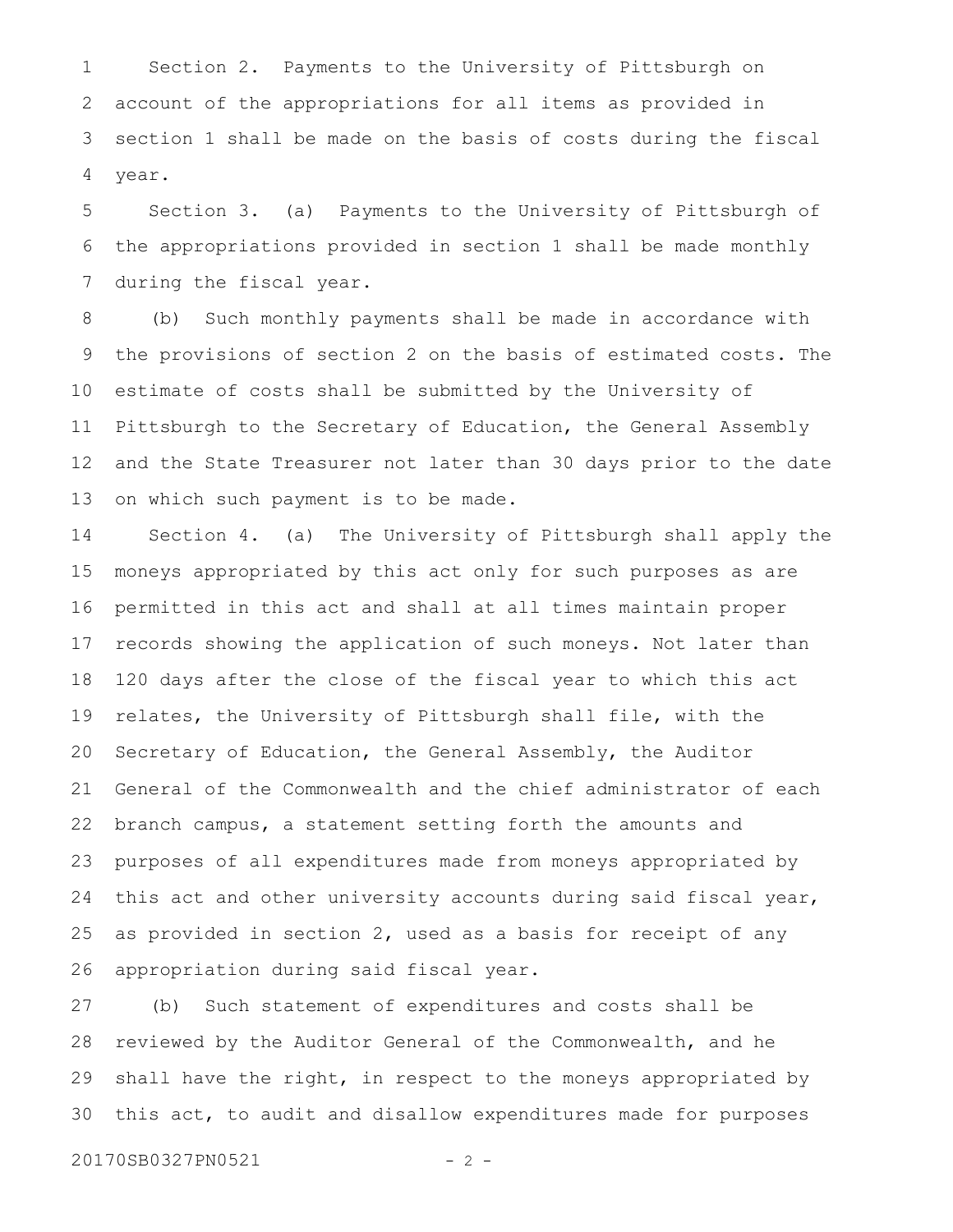not permitted by this act and to cause such sums to be recovered and paid by the University of Pittsburgh to the State Treasurer. In respect to expenditures made by the university from moneys other than those appropriated by this act, the Auditor General shall have the right to review only, and he shall file annually with the General Assembly such information concerning such expenditures as the General Assembly or any of its committees may require. 1 2 3 4 5 6 7 8

Section 5. The University of Pittsburgh shall provide full, complete and accurate information as may be required by the Department of Education or the chairman or minority chairman of the Appropriations Committee of the Senate or the chairman or minority chairman of the Appropriations Committee of the House of Representatives. 9 10 11 12 13 14

Section 6. The University of Pittsburgh shall present and report its financial statements required under the provisions of this act in accordance with: the generally accepted accounting principles as prescribed by the National Association of College and University Business Officers, the American Institute of Certified Public Accountants, or their successors, or by any other recognized authoritative body; the "Commonwealth of Pennsylvania Budget Instructions for the State System of Higher Education, State-Related Universities and Non-State-Related Colleges and Universities"; and the financial reporting policies and standards promulgated by the Commonwealth of Pennsylvania and by the Federal Government that apply to the University of Pittsburgh. 15 16 17 18 19 20 21 22 23 24 25 26 27

Section 7. No funds appropriated by this act may be used for costs of personnel and operations of the environmental law clinic. 28 29 30

20170SB0327PN0521 - 3 -